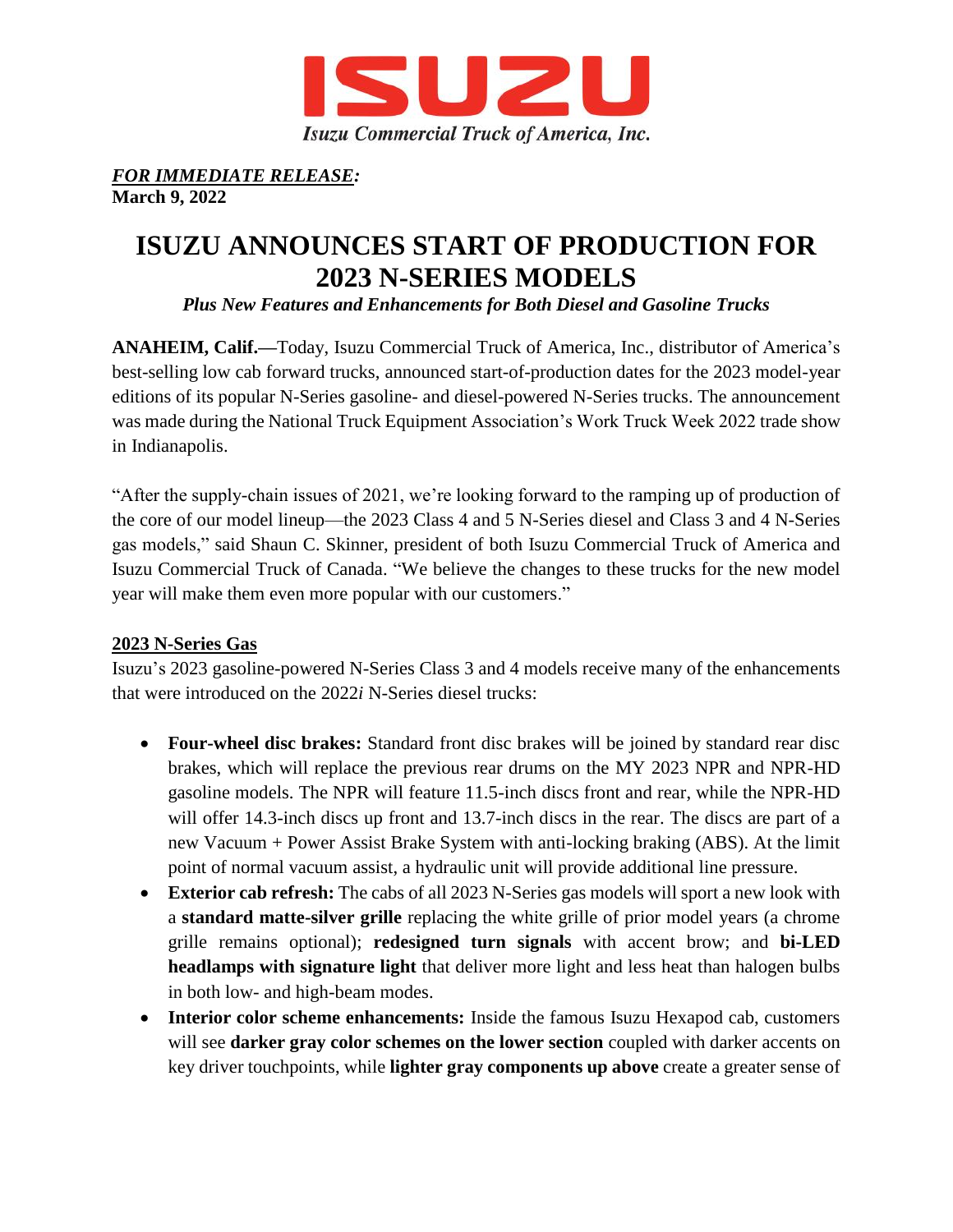spaciousness. Seating surfaces will now be covered in **a gray and blue cross-pattern tricot fabric** that adds a modern look while reducing the appearance of stains and scuffs.

Class 3 and 4 Isuzu N-Series trucks are powered by a direct-injected 6.6-liter V8 engine with variable valve timing that generates 350 horsepower and 425 lbs.-ft. of torque. They are available in both Standard Cab and Crew Cab configurations, with GVWRs from 12,000 to 14,500 lbs. and wheelbases ranging from 109 to 176 inches to accommodate bodies from 10 to 20 feet in length.

Assembly of 2023 N-Series gas models will begin in April 2022 in Charlotte, Michigan.

### **2023 N-Series Diesel**

An important feature is added to the factory-installed Isuzu Advanced Driver Assistance System (ADAS) that was introduced for the 2022*i* model-year N-Series Diesel. The optional package now includes **Adaptive Cruise Control**. ACC takes the convenience of traditional cruise control a step further by allowing the driver to set both a desired speed and a desired following distance from the vehicle ahead.

If the vehicle ahead slows down, the system will automatically slow the truck down as well, to maintain the pre-set following distance—and then accelerate to the originally set speed once the vehicle ahead speeds up or the lane is clear.

ACC becomes the third feature in the Isuzu ADAS package, complementing the **Automatic Emergency Braking System (AEBS) and Lane Departure Warning System (LDWS)** that were introduced for 2022*i* N-Series diesel models.

Other enhancements from 2022*i* carry over to the 2023 N-Series diesel lineup:

- Standard **Electronic Vehicle Stability Control (EVSC)** with **Anti-Slip Regulation (ASR)**.
- The optional **Automatic Emergency Braking System (AEBS)** includes both vehicle and pedestrian detection. The system will warn the driver with both visual and audible alerts and, if necessary, will automatically apply braking force to reduce vehicle speed. AEBS can be deactivated through an instrument panel-mounted switch.
- Standard **stainless steel 30-gallon fuel tank** flush-mounted to the top of the frame and featuring top-mounted fuel return and fuel supply ports to help eliminate cutting and drilling the tank during auxiliary fuel port applications.
- Two **optional aluminum side-mounted fuel tanks** will be available as factory-installed options: 35-gallon for Standard Cab and Crew Cab models with either the 150- or 176-inch wheelbase and a 55-gallon tank for Standard Cab and Crew Cab models with the 176-inch wheelbase.